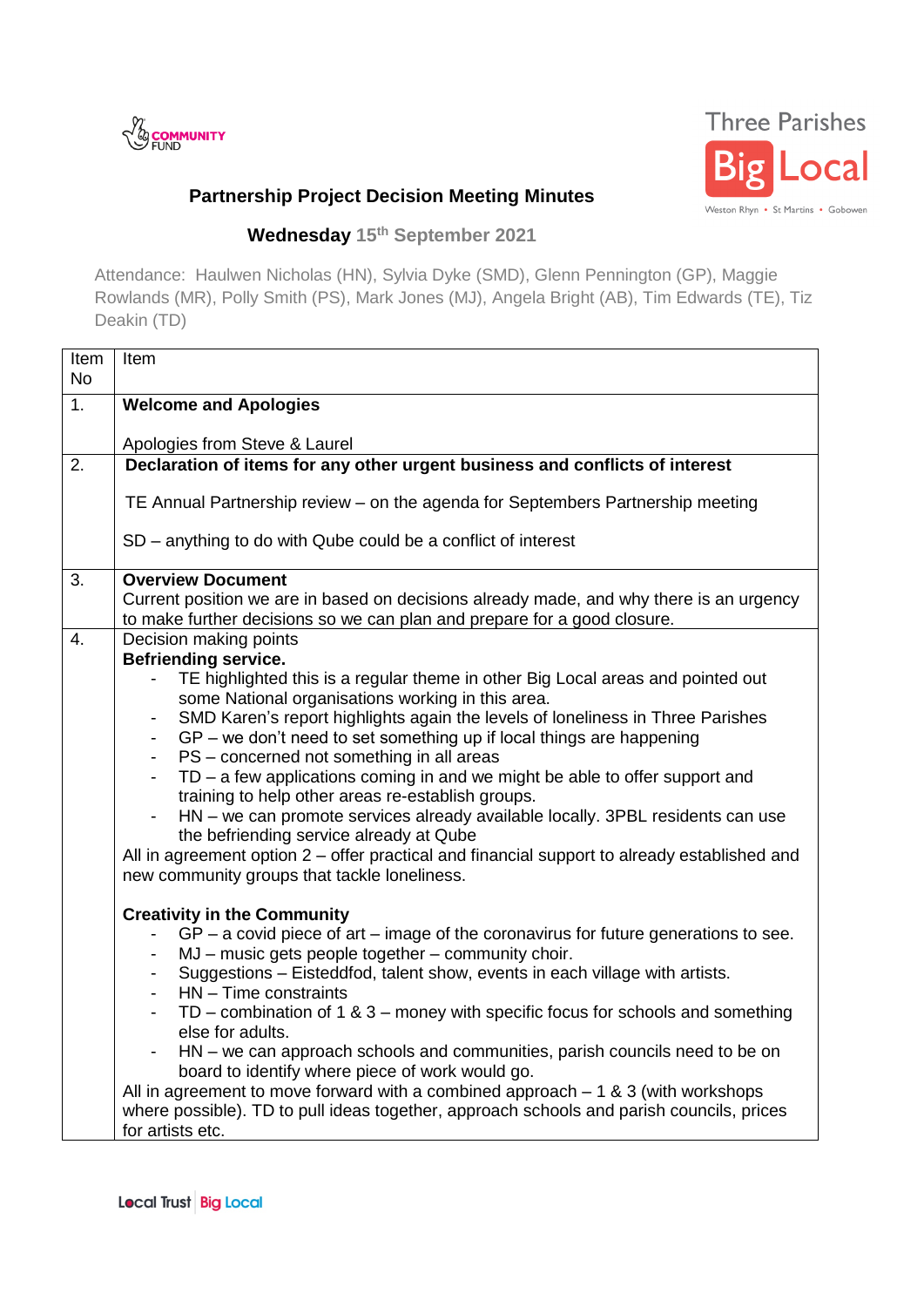|    | <b>Events</b>                                                                                                                                                                                                                                                                                            |
|----|----------------------------------------------------------------------------------------------------------------------------------------------------------------------------------------------------------------------------------------------------------------------------------------------------------|
|    | Everyone wants to do something before we finish. Needs to either be individual in<br>each village or a joint event somewhere neutral. Need to make sure it's something<br>people want to come to and will support. Can't wait till the Spring as big events take<br>a LOT of time to get off the ground. |
|    | Ideas – Triathlon along the canal, Eisteddfod, talent competition, pantomime,<br>variety show.                                                                                                                                                                                                           |
|    | HN we need to find out if anything is being planned in any of the villages already.<br>TD to research community wants, ask Moreton Hall about the Theatre, research<br>costs of fun days, triathlon, shows etc.                                                                                          |
|    | Decision to be made after these ideas are investigated to see what is and isn't possible,<br>what people will or won't attend.                                                                                                                                                                           |
|    | <b>Equipment Library</b><br>PS Its lack of use is due to 3PBL's – we haven't advertised it, and Covid hit so it<br>hasn't been needed.<br>Discussion between closing and distributing equipment so it can be used or                                                                                     |
|    | keeping it so that everyone can use it.                                                                                                                                                                                                                                                                  |
|    | 2 against closure, 4 in favour – equipment library to be closed and groups invited to<br>request items they can use.                                                                                                                                                                                     |
|    | <b>Messenger</b>                                                                                                                                                                                                                                                                                         |
|    | GP a final leaflet for the end of the project to share and celebrate all that has been<br>done. It's out of the scene now, little to go on it at the moment with little happening,<br>but be nice to have a keepsake for all residents at the end.                                                       |
|    | All in favour – do not restart the Messenger, but a leaflet for every household towards the<br>end.                                                                                                                                                                                                      |
| 5. | <b>Health and Wellbeing</b>                                                                                                                                                                                                                                                                              |
|    | All in agreement that the OsNosh Programme and Wellness Programme with Shropshire<br>RCC will be monitored by Health & Wellbeing group to determine if to continue in 2022.<br>Monthly update to partnership meeting.                                                                                    |
| 6. | Be a better fish                                                                                                                                                                                                                                                                                         |
|    | All in agreement that Be a better fish and the 3P Means Business group will make plans for<br>2022 and beyond and present back the options.                                                                                                                                                              |
| 7. | <b>My Money Matters</b>                                                                                                                                                                                                                                                                                  |
|    | All in agreement that the project needs to continue $-$ it's a great support for so<br>many in the Three Parishes and has made a huge impact.                                                                                                                                                            |
|    | Feeling that it is 3PBL money and we are duty bound to make sure it is used for                                                                                                                                                                                                                          |
|    | 3PBL residents. Concern if it was used in a wider area 3PBL users would get<br>swamped.                                                                                                                                                                                                                  |
|    | Working in partnership is the only way it might continue longer than 2 years. Ripple<br>effect – success story that can breed success and help even more people, which<br>could be an amazing legacy to say 3PBL started this.                                                                           |
|    | SMD need to be aware we can't continue monitoring it once it's taken over by                                                                                                                                                                                                                             |
|    | another organisation.<br>TE investigations into option 4 knowing that option 3 is a backup if further funding is                                                                                                                                                                                         |
|    | not secured.<br>HN Concerns raised can be covered in Service Level Agreement – can state                                                                                                                                                                                                                 |
|    | requirement that the focus still on 3PBL, interested community members can be<br>kept in the loop as agreed with the organisation that would run this in the future,<br>resort to option 3 if no further funding is found.                                                                               |
|    | Vote $-$ 2 abstentions, 5 in favour of pursuing option $4$ – pursue partnership with Qube and<br>to continue the service for 3PBL but allow it to be expanded to wider Oswestry area by                                                                                                                  |
|    | seeking further funding.                                                                                                                                                                                                                                                                                 |